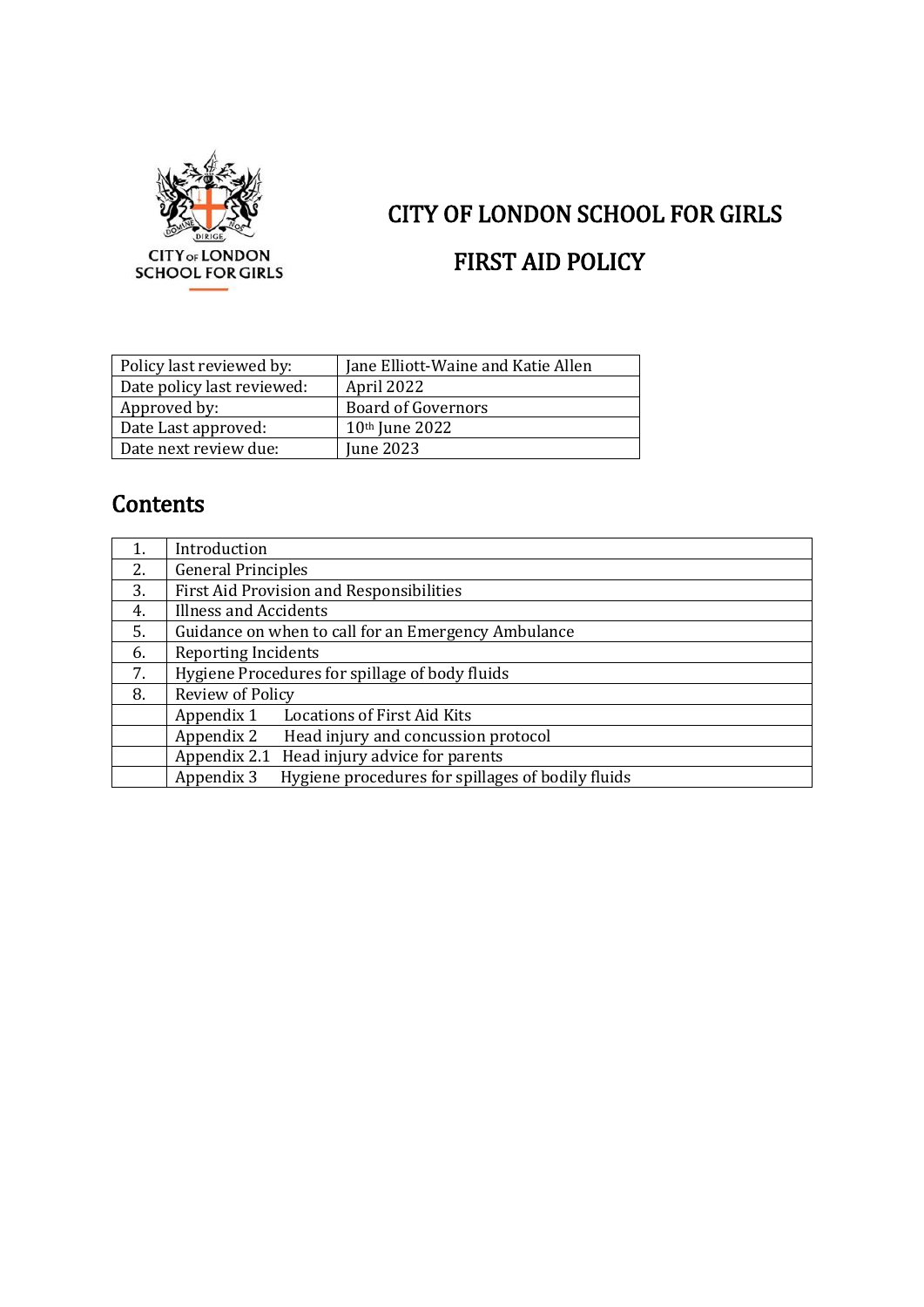# 1. Introduction

- 1.2 The policy adheres to the principles set out by the Department for Education in Guidance on First Aid in Schools and the guidance notes published by the Health and Safety Executive to assist us in complying with the duties placed us by the Health and Safety (First Aid) Regulations 1981.
- 1.3 This document forms the basis of our risk assessment to ensure that we have suitable provisions i.e. sufficient numbers of first aiders, first aid accommodation, information sharing, appropriate reporting systems and individual responsibilities.
- 1.4 The policy covers the following areas:
	- First Aid
	- Illness and Accidents
	- Guidance for dealing with Head injuries
	- Guidance on when to call for an ambulance
	- Reporting of incidents
	- Hygiene procedures for spillage of body fluids
- 1.5 This policy should be read in conjunction with:
	- The Health and Safety Policy
	- The Medicines and Medical Conditions Policy
	- The Educational Visits Policy
	- CoL HSG 44 First Aid Guidance
- 1.6 This policy has regard to Part 3 (Welfare, health and safety of pupils), Paragraph 13 (First Aid) of the Independent School Standards Regulations.

# 2. General Principles

- 2.1 The first aid provisions set out in this document apply to staff, pupils and all visitors to site. These arrangements are in recognition that first aid can save lives and prevent minor injuries from becoming major ones.
- 2.2 In the event of an accident or injury to a pupil, it is important to remember the responsibilities of the School 'in loco parentis'. Not only must the pupil receive immediate attention, either at the site of the accident or in a medical room, but it is also important to ensure that all necessary follow up action is taken.
- 2.3 Parents should be informed immediately if the accident is sufficiently serious that a pupil may have difficulty getting home or if she has to be referred to hospital. The pupil's Form Tutor, Head of Year, the Pastoral Head and Senior Deputy Head are also informed at the earliest opportunity.

# 3. First Aid Provision and Responsibilities

3.1 The arrangements for first aid provision will be monitored by the School Nurse in conjunction with the Senior Deputy Head. The nurse will liaise with Heads of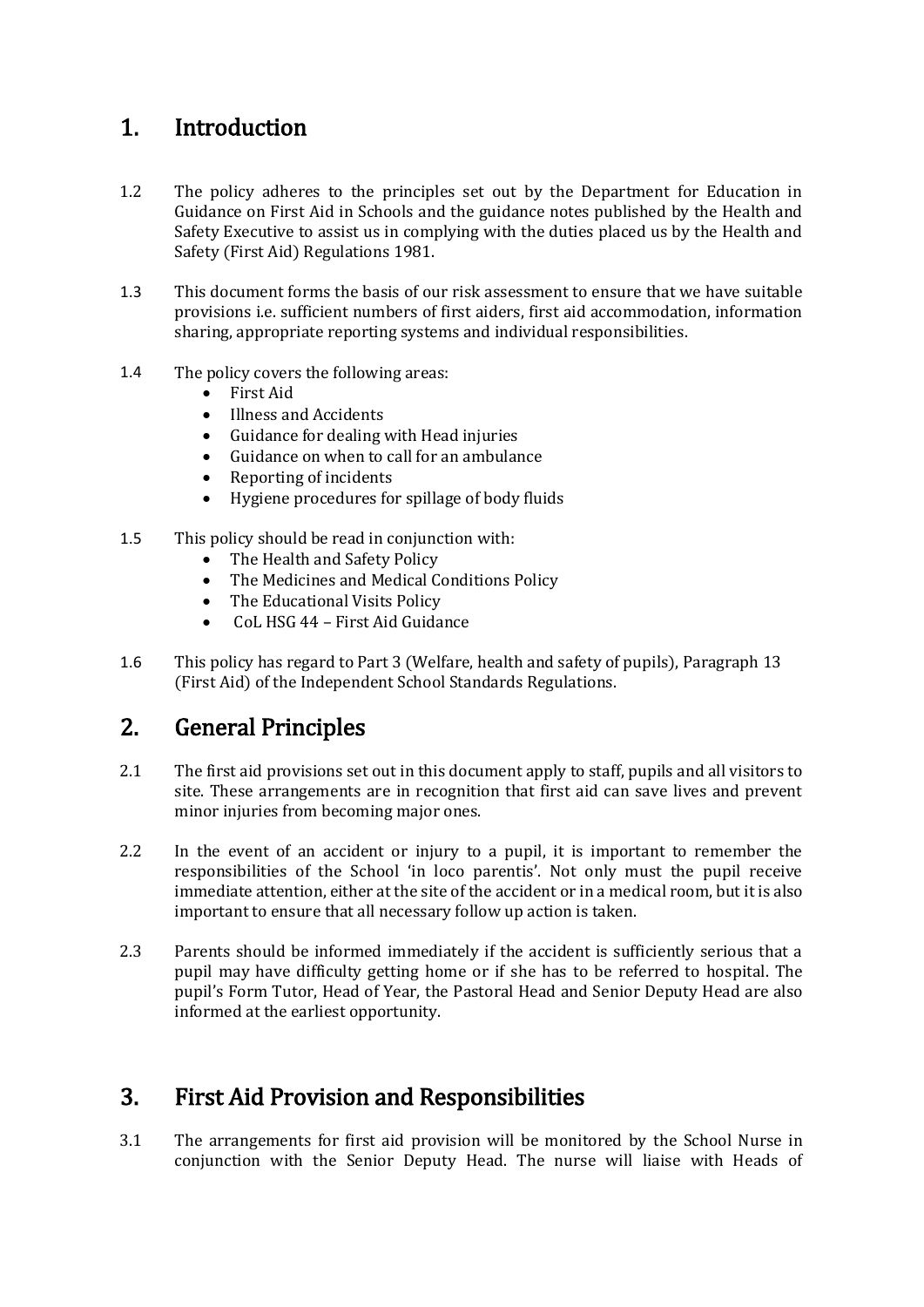Department to ensure the appropriate provisions are available throughout the school, and where necessary, off-site.

- 3.2 Line managers will ensure that all staff are informed, as part of new starter induction programme as well as when changes are made, of the first aid procedures. This will include: basic protocols, locations of equipment, facilities, first aid personnel and reporting systems. New pupils will be informed about first aid arrangements through their Form Tutor.
- 3.3 Supplies of first aid materials are held at various locations throughout the School (see Appendix 1), this is determined through our risk assessment process by the School Nurse. Signs are posted around the School indicating the location of the nearest first aid station and where first aiders can be found in the case of an emergency, and all staff are advised of their position at induction. The contents of these first aid stations will be checked termly by the School Nurse. Where first aiders, or other staff, have used first aid materials from the boxes, they should notify the nurse so that the stock can be replenished and any deficiencies made good without delay.
- 3.4 The School Nurse, in consultation with the Senior Deputy Head, is responsible for maintaining a list of current certificated first aiders. This is updated at the beginning of each academic year, and at other times as necessary. This list will be posted on notice boards in common areas across the school, in practical classrooms and in the staff room. The School Nurse will ensure that, at any time, numbers of first aiders (including outside school term or core teaching hours) are in line with, or exceed, legislative guidelines.
- 3.5 When selecting first aiders, consideration will be given to the individual's reliability, communication skills, aptitude, ability to cope with stressful and physically demanding emergency procedures and practicality on being available when required i.e. able to leave their normal duties and immediately attend to an emergency.
- 3.6 The role of the first aider is to give immediate assistance to casualties who are injured or become unwell. Where necessary they will ensure that professional medical help e.g. School Nurse is called and/or an ambulance. They will need to keep proper records when treatment is provided, even if first aid assistance has been refused.
- 3.7 First aiders will need to ensure they continually update and practice their skills and become familiar with the layout and equipment available in the medical suite by arranging a visit to the school nurse.
- 3.8 Where required in the educational visits risk assessment, first aiders may be called upon to attend to provide appropriate levels of support.
- 3.9 Anyone needing first aid should, in the first instance, contact their local first aider who will deal with immediate treatment and refer them on to the school nurse, if necessary. If a local first aider or the School Nurse are unavailable, the person seeking assistance should go to Reception, from where a first aider will be summoned.
- 3.10 First Aid Training: The School Nurse is responsible for facilitating first aid training for School staff. They will also ensure that at any given time (including outside of school term and evening) there are sufficient numbers of first aiders to meet or exceed legislative guidelines. An assessment will be made in terms of age and activities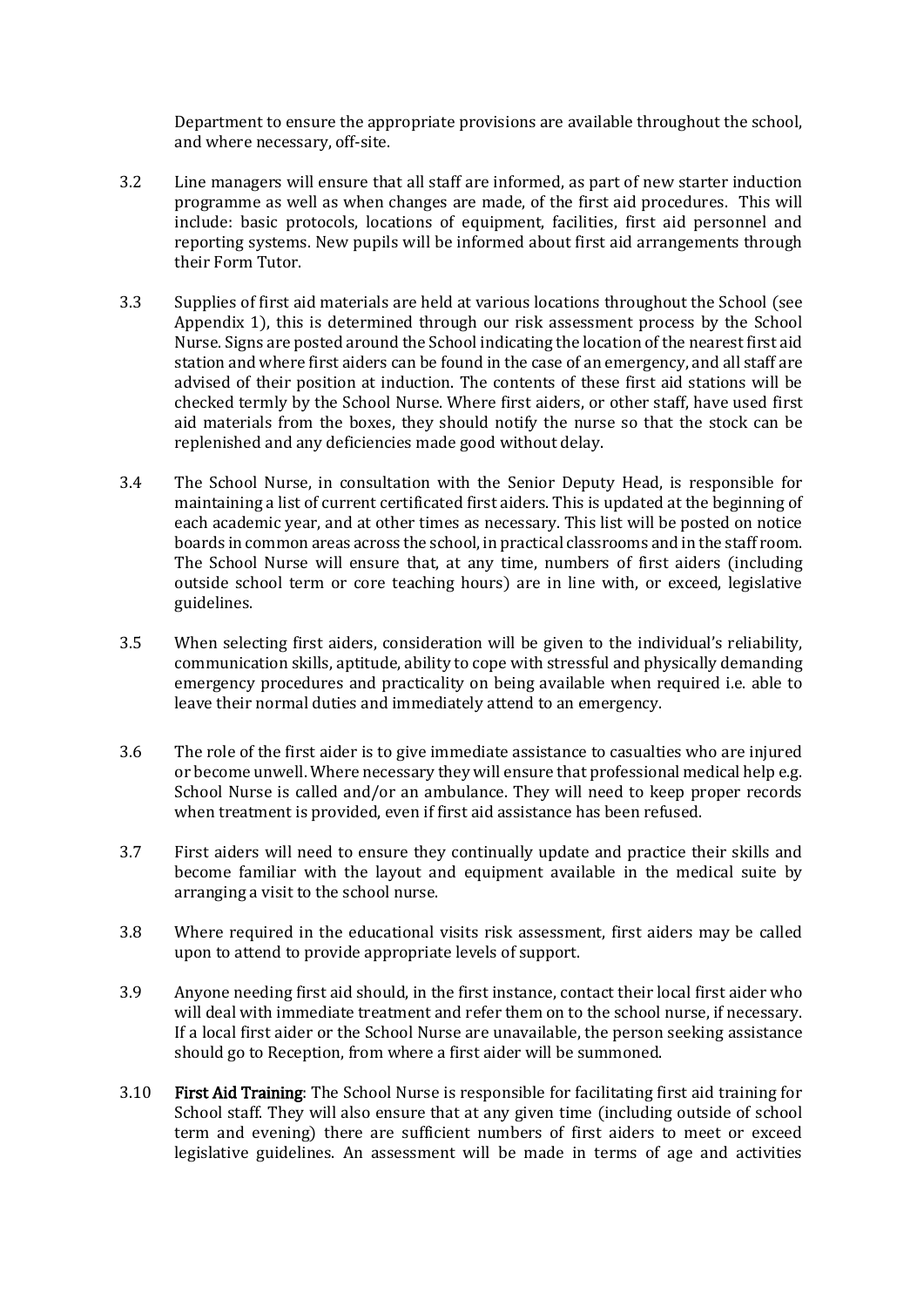undertaken to ensure appropriate coverage of skills and available staff to deal with emergencies, this will include those trained as follows:

- Registered nurse on duty during core school hours;
- First Aid at Work (FAW) 3-day certificated training
- Emergency First Aid at Work (EFAW) 1-day Training
- 3.11 Automated External Defibrillation (AEDs): The School recognises that in the case of cardiac arrest early intervention is vital to optimise survival and this includes the early use of a defibrillator. The CoL document HSG 51 Guidance on Defibrillators sets out the approach the school follows. It will be the responsibility of the School Nurse to ensure the AED is checked, as per manufacturers guidance, and is effectively maintained. AEDs are designed so that even lay bystanders can use them by following the voice prompts, and this is then combined with cardiopulmonary resuscitation (CPR). However, the School aims to give an awareness and basic training to school staff and pupils in their use. This will be delivered by the School Nurse or external trainer
- 3.12 Trips and visits: Adequate and appropriate first aid provision will form part of the risk assessment for all out-of-school activities. First aid kits will need to be requested from the School Nurse for every school trip and a responsible person allocated to take charge of the situation (i.e. calling for assistance if a serious injury or illness occurs). Further information about the first aid arrangements for school trips and visits is contained in the Educational Visits Policy.
- 3.13 Recording incidences of the provision of first aid: A record will be made of all occasions that any member of staff, pupil or other person receives first aid treatment either on the school premises or as a part of a school-related activity. The person giving the first aid should report this using the School's Health and Safety reporting form on the Staff Intranet. (Also see the Reporting Incidents section below.)

# 4. Illness and Accidents

4.1 In the event of a pupil becoming ill or having an accident the following procedures are to be followed.

### 4.2 Illness

- 4.2.1 When a pupil feels ill at school, she should be escorted to the School Nurse who will decide on what action should be taken. Staff with first aid qualifications may be asked to administer aid, but it is the School Nurse (or, in their absence, a member of the Senior Management Team (SMT)) who is responsible for deciding whether the pupil should be allowed to go home or be sent to hospital. In the event of the School Nurse and the SMT all being absent, it is incumbent on staff to act as a reasonable parent would act in the circumstances (i.e. they must fulfil their duties 'in loco parentis').
- 4.2.2 If the School Nurse is not available, a pupil requiring treatment should report to reception who will arrange for a first aider to be summoned.
- 4.2.3 If the illness is not severe and does not require treatment, the pupil may be invited to rest in the Medical Room, supervised by a member of staff, until they feel better.
- 4.2.4 If the School Nurse or a member of SMT decides that a pupil should go home, then a parent / carer must be contacted to collect the pupil. If the pupil is not fit for lessons but can safely return home and there is no one available to collect her, she may be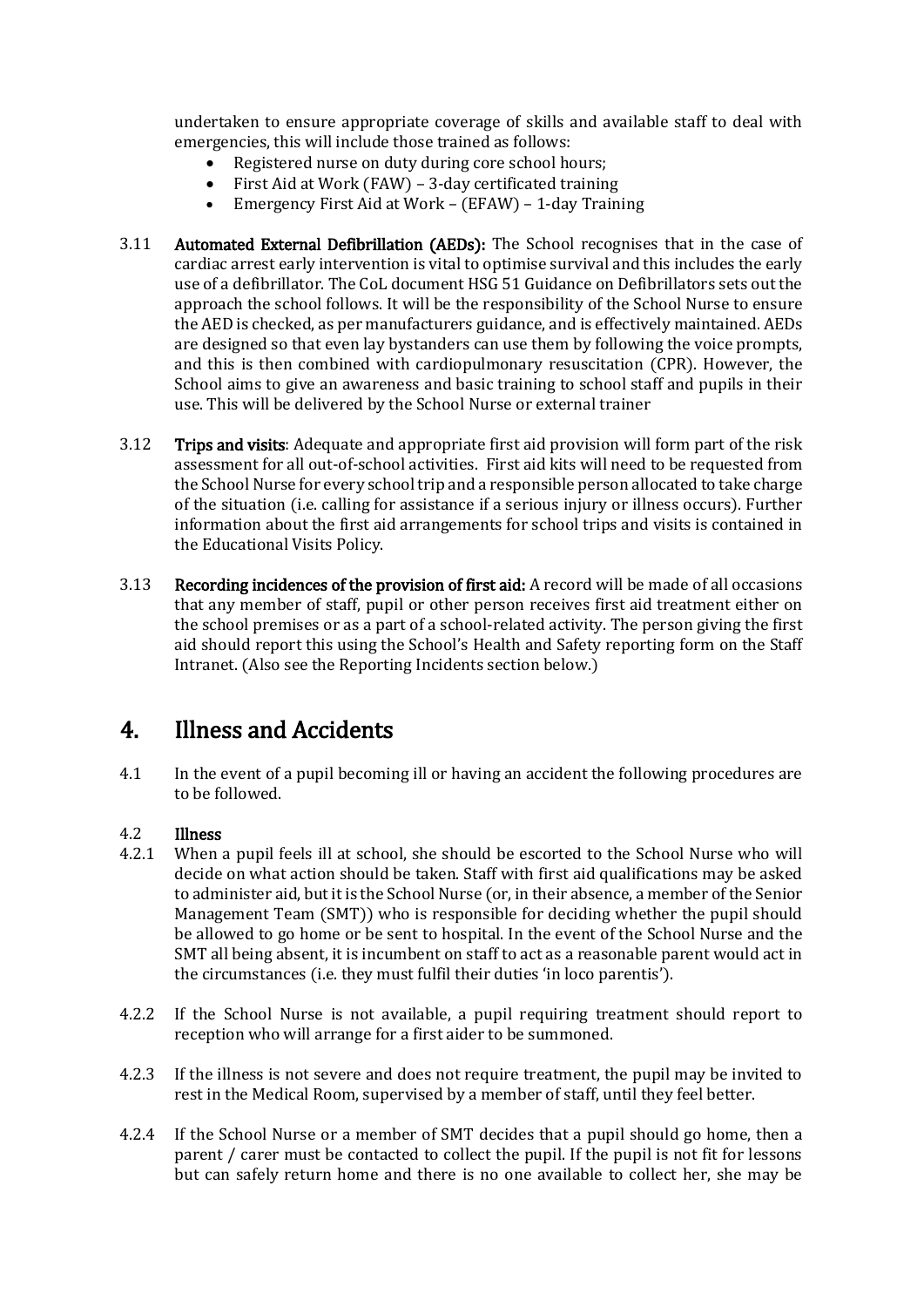allowed home if the parent gives permission. In such cases the pupil is to be instructed to ring the school to confirm she has returned home safely. In exceptional cases, the School Nurse or a member of SMT may ask a member of staff to accompany the pupil home in a taxi.

4.2.5

4.2.6

If the pupil requires medication, the School Nurse may administer it according to the guidelines within the School's Medical Conditions, Medicine and Infection Control Policy.

If the pupil requires care at a hospital, the parents / carers are to be informed immediately. If deemed to be a non-emergency, a parent / carer should be asked to collect the pupil without delay and accompany her to a hospital of their choice. If it is deemed necessary to attend hospital without delay, the pupil is to be accompanied to the hospital by a member of the School staff who will wait with the pupil until a parent arrives and assumes responsibility for their daughter. In these circumstances, parents must make every effort to attend to their daughter as quickly as possible.

### 4.3 Accidents

- 4.3.1 If an accident is of such a nature that the casualty should not or cannot be moved the School Nurse and / or a qualified First Aider should be contacted immediately.
- 4.3.2 The Head or Senior Deputy Head (or, in their absence, another member of the SMT) must be contacted immediately if the injury is of a serious nature. The Compliance Manager and/or the Facilities Manager should also be contacted so that an accident investigation can be conducted, if required.

### 4.4 Head Injuries

For head injuries and suspected concussion please refer to the Head Injuries and Concussion protocol (see Appendix 2).

### 4.5 Recording illness, injuries and accidents

All incidences of illness or injury or accidents which result in a visit to the School Nurse are to be recorded, as outlined in section 6.

# 5. Guidance on when to call for an Ambulance in an Emergency

- 5.1 An emergency 999 ambulance should be called when the School Nurse or a qualified first aider has assessed a casualty and deemed it necessary to do so based upon the knowledge acquired through their training. Usually this will be for casualties with the following problems:
	- any instance in which it would be dangerous to approach and treat a casualty
	- unconscious
	- not breathing
	- not breathing normally and this is not relieved by the casualty's own medication
	- severe bleeding
	- neck or spinal injury
	- injury sustained after a fall from a height (higher than 2 metres)
	- injury sustained from a sudden impact delivered with force (e.g. car knocking a person over)
	- suspected fracture to a limb
	- anaphylaxis (*make sure to use this word when requesting an ambulance in this* case)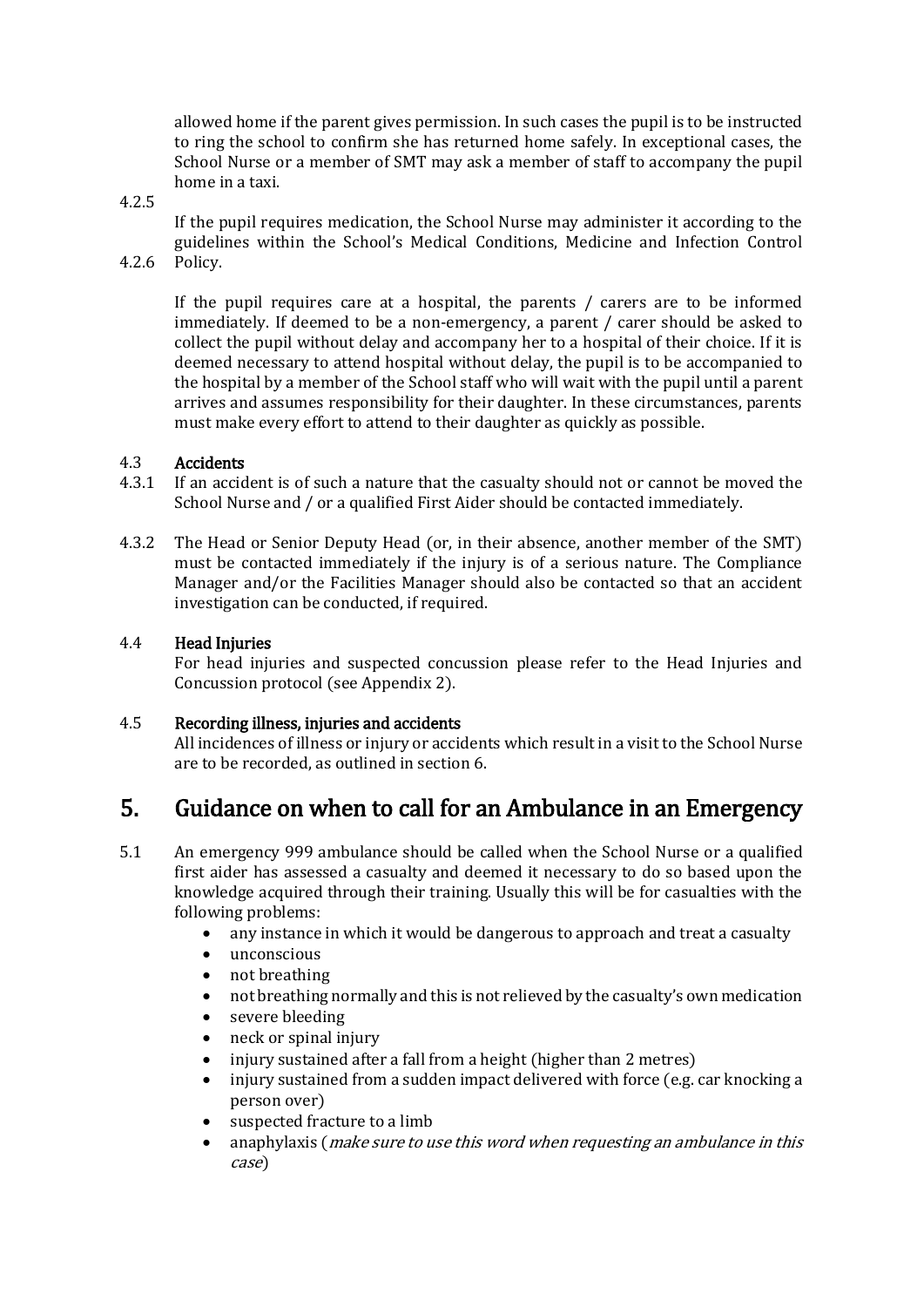- seizure activity that is not normal for the casualty, especially after emergency medication has been administered
- symptoms of a heart attack or stroke
- rapid deterioration in condition despite the casualty not initially being assessed as requiring an ambulance

### IF IN DOUBT, IT IS BETTER TO CALL FOR AN EMERGENCY AMBULANCE THAN TO NOT

5.2 If, for whatever reason, a qualified first aider is not available, the above guidelines should be used to determine whether to call for an emergency ambulance.

### 5.3 Contacting emergency services

Should the need arise for an emergency ambulance to be summoned, the first aider should:

- $\bullet$  remain calm  $\cdot$
- ask a bystander to call 999 and request an ambulance

The caller should:

- be ready to provide details of their name, telephone number, address and exact location within the school
- relay the condition of the casualty, as assessed by the first aider, and how the casualty came to be in this condition
- provide details of the number of casualties along with names, age and gender if these details are known
- ask that ambulances come to City of London School for Girls, St Giles Terrace, Barbican, London EC2Y 8BB. If possible, it should be arranged for a member of staff or bystander who knows the location of the casualty to meet the ambulance on arrival
- communicate any dangers or hazards into which the ambulance may be arriving
- stay on the line with the emergency operator until they have cleared the line
- return to the casualty immediately after the call to inform the first aider that an ambulance is on the way and to bring a first aid kit, blanket and AED if necessary.

# 6. Reporting Incidents

- 6.1 The School Nurse records all visits by pupils requiring attention or treatment. This is done on the confidential school management information system and covers illnesses and accidents. The following details are recorded:
	- Name
	- Date
	- Time
	- Nature of illness / accident (and location if appropriate)
	- Details of and first aid administered
	- Whether parents are contacted and whether a pupil is sent home or to hospital
- 6.2 Any accidents involving pupils or staff which may have been preventable, or which arose out of, or in connection with work, are to be recorded on a Health and Safety Form on the School Intranet. These forms should be used to report accidents, near misses or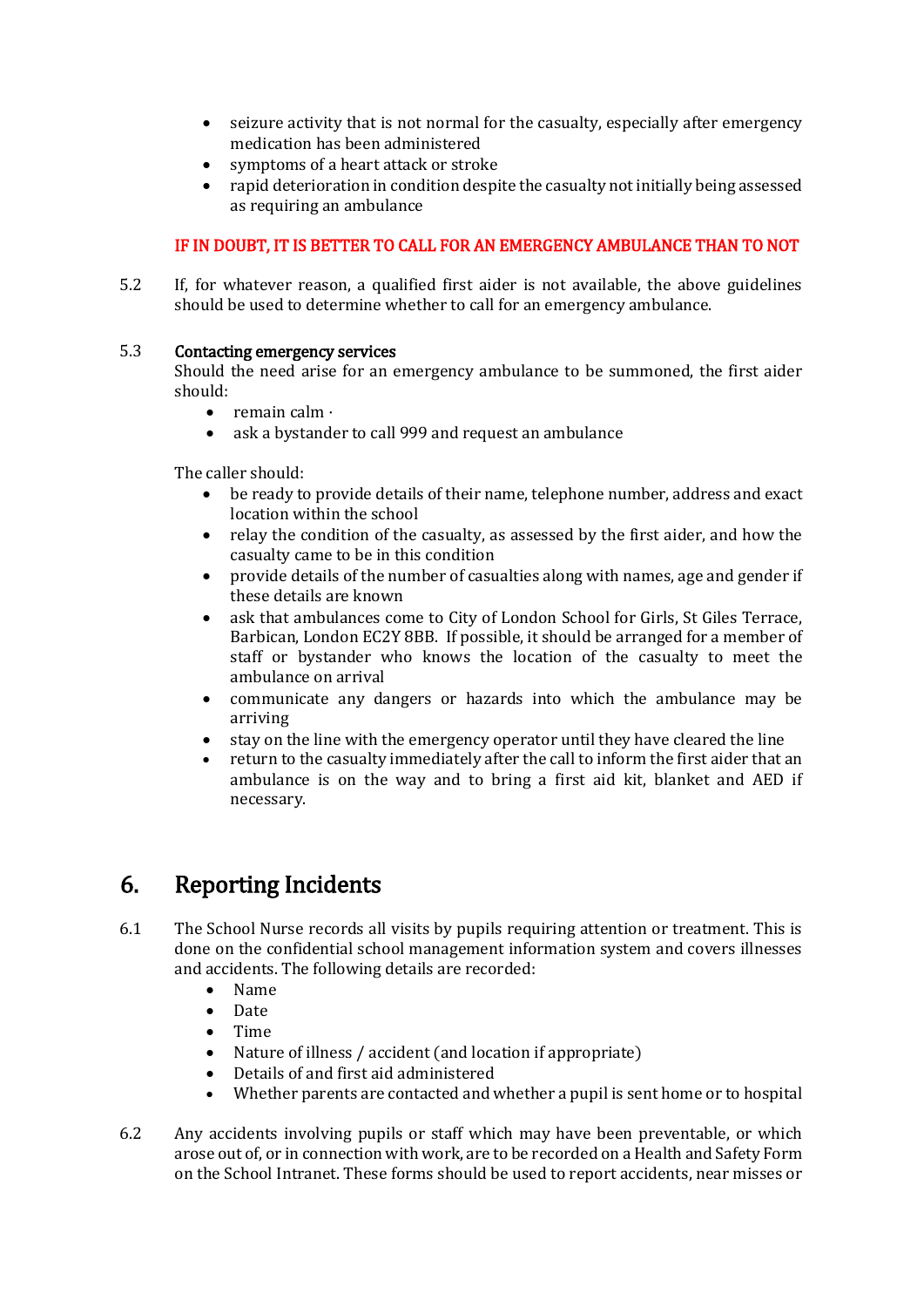any other Health and Safety concerns. Details of the accident should be recorded as promptly as possible, together with names of any witnesses, whilst details are still fresh in the mind. The following information should be recorded:

- Name of person reporting the incident
- Date of the incident
- Time of the incident
- Location of the incident
- Name of affected person (and form group, if known, for a pupil)
- Nature of incident
- Details of any first aid administered
- Outcome and any further action required
- Whether parents were contacted and whether a pupil returned to class, was sent home or went to hospital
- 6.3 The School Nurse will liaise with the Compliance Manager to decide which incidents need to be submitted to the City of London Corporations Health and Safety incident online reporting system, Reportline, or to telephone the reportline on (0207 322 1920). CoL Guidance on Reporting School Accident, Incidents and Dangerous Occurrences, HSSG 01, will be followed. Any resulting investigation reports will be completed by the Compliance Manager, or Facilities Manager in their absence.
- 6.4 It is important that any lessons learned from accidents are taken fully into account to prevent a recurrence. All incidents, including "near misses", will be fully investigated by the Compliance Manager or in their absence the Facilities Manager. The more serious the incident, the more intensive the investigation should be to determine:
	- What happened
	- The lessons that can be learned
	- The changes, if any, that need to be made to risk control measures to prevent a recurrence.
- 6.5 Further information regarding accident reporting and recording can be found in the Health and Safety Policy.

# 7. Hygiene procedures for spillage of body fluids

7.1 The Hygiene Procedures for dealing with the spillage of Body Fluids are given in Appendix 3.

# 8. Review of policy

8.1 This policy will be reviewed annually (or more regularly where required) prior to approval by governors.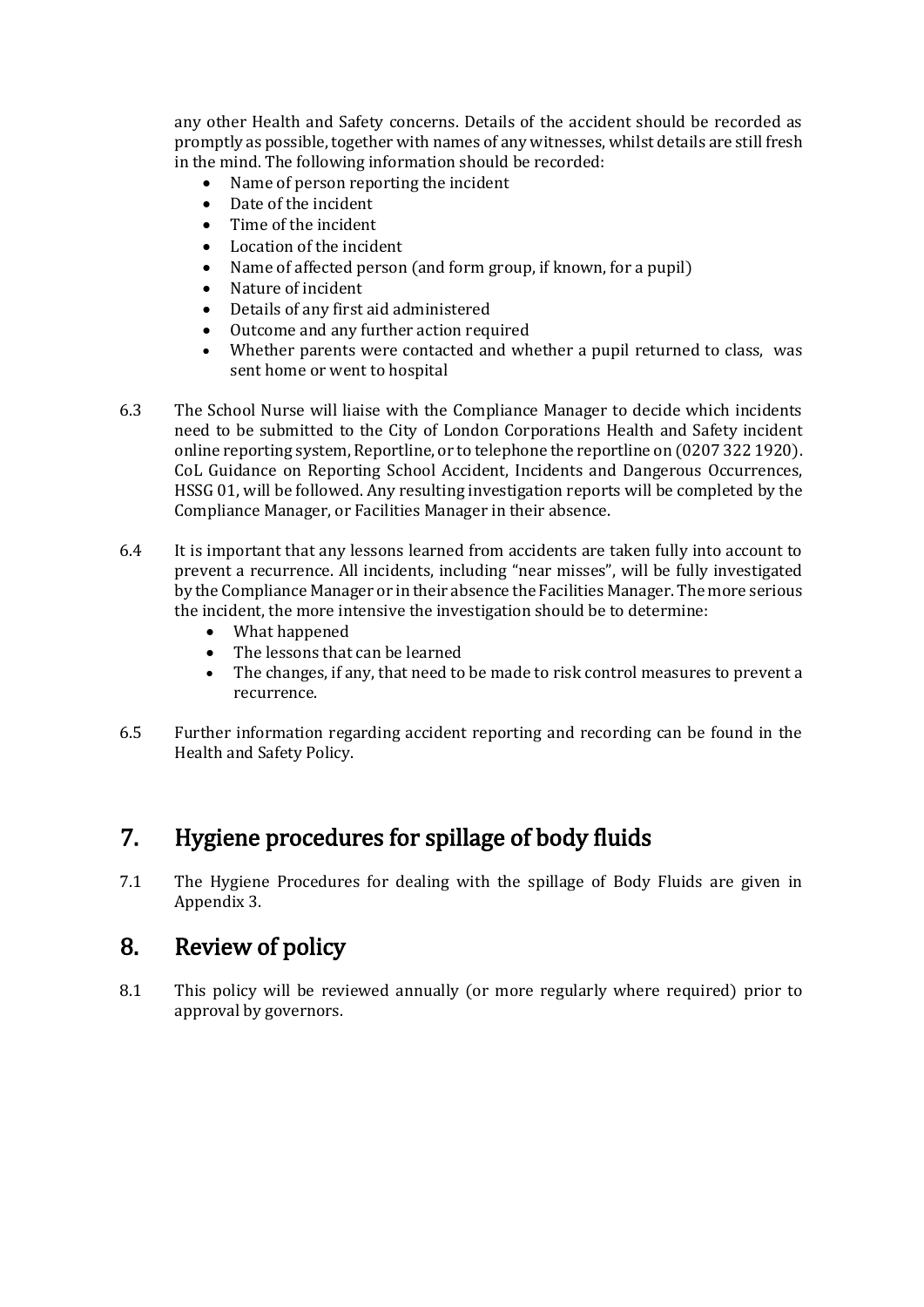# Appendix 1: Locations of First Aid kits

1.1 We have evaluated hazards within different areas of the school and assessed that the following areas will be provided with first aid kits.

| Level            | Department | Location                         |
|------------------|------------|----------------------------------|
| $\boldsymbol{A}$ | DT         | DT workshops                     |
|                  |            |                                  |
| $\mathbf{A}$     | Premises   | Maintenance room                 |
|                  |            |                                  |
| A                | Staff room | Main Hall                        |
|                  |            |                                  |
| B                | Pastoral   | <b>Medical Room</b>              |
|                  |            |                                  |
| B                | Reception  | Main desk                        |
|                  |            |                                  |
| B                | PREP       | Activity room / Staff room       |
|                  |            |                                  |
| B                | PE Dept    | PE staff office                  |
|                  |            | Gym                              |
|                  |            | Dance Studio                     |
|                  |            | <b>Tennis Court</b>              |
|                  |            | <b>Swimming Pool</b>             |
|                  |            |                                  |
| $\mathsf C$      | Science    | All Labs C1 - C13                |
|                  |            |                                  |
| $\mathsf C$      | Kitchen    | Main kitchen                     |
|                  |            |                                  |
| D                | Drama      | Drama Studio Theatre (Black Box) |
|                  |            |                                  |
| D                | Art        | Room1                            |
|                  |            | Room3                            |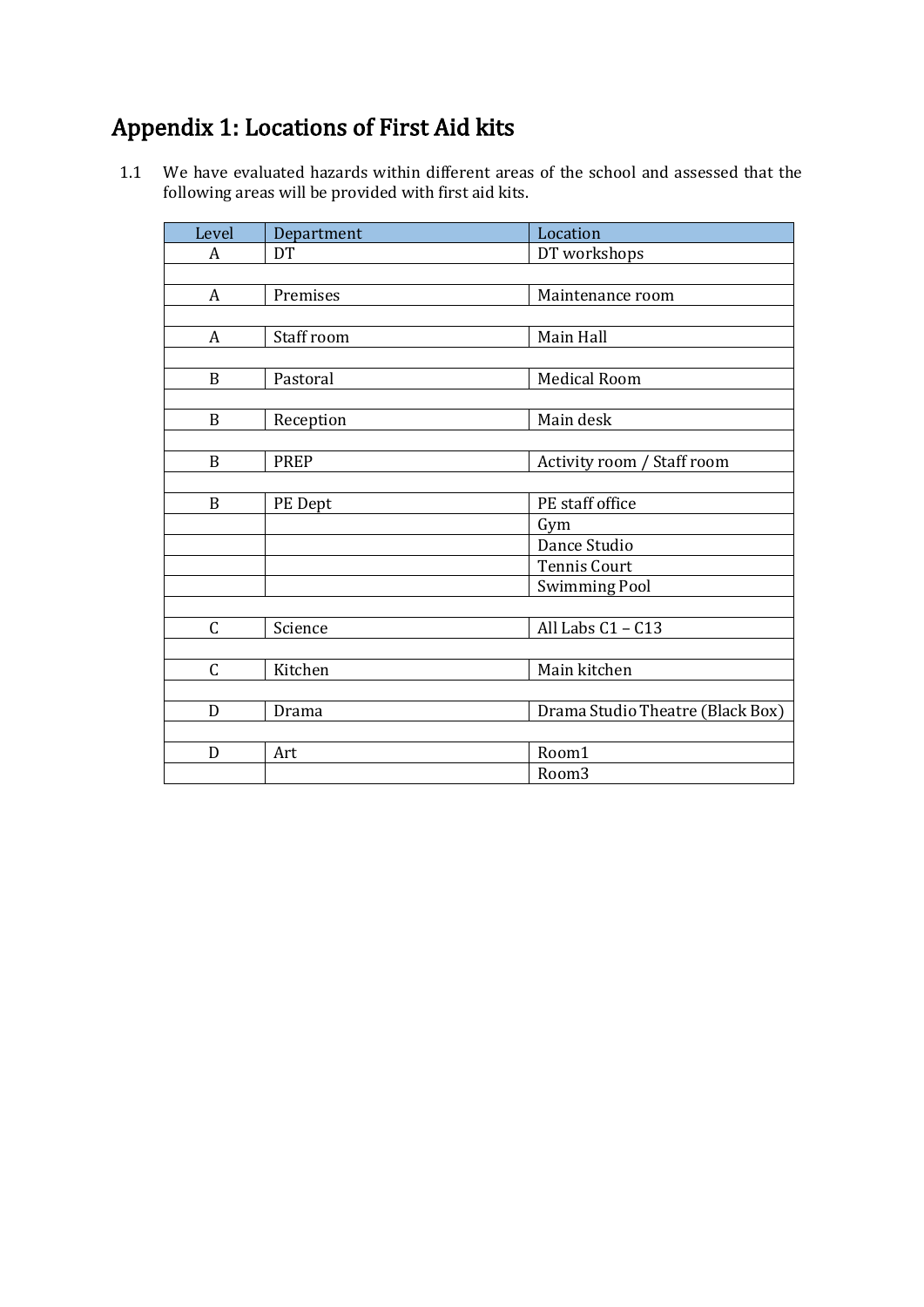# Appendix 2: Head Injuries and Concussion Protocol

### 2.1 Protocol aims

- To provide a safe environment.
- To ensure all staff have a clear understanding of how to manage someone who has sustained or potentially sustained a head injury.
- To be able to recognise the signs and symptoms of concussion and manage it correctly.
- To ensure all significant head injuries are reported on the School's accident form.
- To ensure all parents and pupils receive appropriate advice on managing a head injury.

### 2.2 Head injuries

Not all head injuries cause damage to the brain, but they can have symptoms including:

- Nausea
- Headaches
- **•** Dizziness
- Tiredness

Pupils that sustain a head injury should be assessed by the School Nurse and head injury advice will be given to the pupil and parents in every case.

### 2.3 Red Flags for potentially more serious head injuries

If any of the following are observed or develop then the pupil needs to be immediately seen by the School Nurse and, where appropriate (or in the absence of the School Nurse), an ambulance for urgent medical assessment:

- Deteriorating conscious state
- Increased confusion or irritability
- Severe or increasing headache
- Repeated vomiting
- Unusual behaviour change
- Seizures, fits or convulsions
- Double vision, blurred vision, changes to hearing
- Weakness in arms or legs (may appear to be walking strangely)
- Clear fluid coming out of ears and / or nose
- Slurred speech, increased difficulty speaking and understanding.

### 2.4 Concussion

Concussion is the sudden but short-lived loss of mental function that occurs after a blow or other injury to the head. Effects are usually temporary but can include headaches and problems with concentration, memory, balance and coordination. Concussion can occur at any time within the school environment and can occur if a pupil's head comes into contact with a hard surface such as a floor or a desk. It can also occur during sporting activities. Concussion can also occur when the head and the upper body are violently shaken, such as in whiplash injuries.

Concussion can affect academic performance and behaviour and can also put a pupil at risk of further serious consequences if she sustains another concussion before she has recovered. The School takes concussion seriously to safeguard the long-term welfare of pupils. The School recognises that if the brain is not allowed to fully recover the brain is more vulnerable to further injury and may result in further long-term consequences such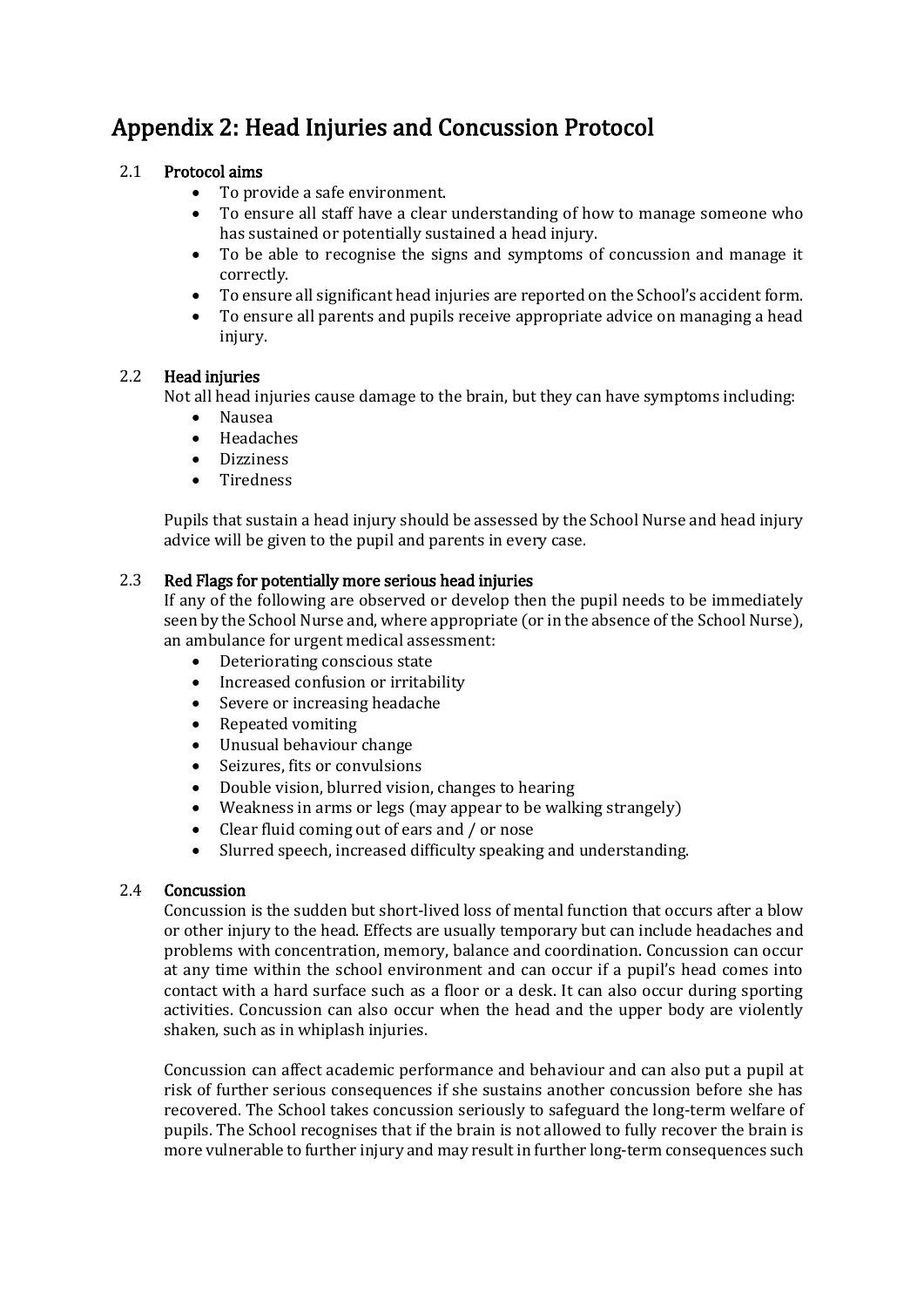as prolonged concussion symptoms and possible consequences such as dementia, and a further concussive event could cause brain swelling which can be fatal.

Pupils who sustain a head injury during sports sessions (practice / training and fixtures) will be removed from play and initially be assessed by the School Nurse. If concussion is suspected further medical advice will be sought.

The School understands that it is important to recognise the signs of concussion as early as possible but is aware that symptoms can present themselves up to 72 hours, or beyond, after the incident.

### 2.5 What to do if a concussion is suspected

If a concussion is suspected, and in the absence of the School Nurse, it is the member of staff's responsibility to:

- Communicate with the parents what happened and recommend that the pupil should undergo diagnosis and assessment from a medical practitioner or visit an emergency department for further assessment.
- Give the pupil and parents the head injury advice sheet *(see Head Injury Advice*) for Parents Appendix 2.1)
- Inform the pupil and parents that the pupil should see the School Nurse on the pupil's return to school.
- Complete an incident report form (accessed via the Staff intranet) and inform the School Nurse, Head of Year, Form Tutor and Senior Deputy Head.

### 2.6 The Graduated Return to Play protocol (GRTP)

Pupils diagnosed with concussion or suspected of having concussion will undertake the Graduated Return to Play protocol (GRTP).

The GRTP will be undertaken under the supervision of the Head of PE, who will organise sessions to meet the pupil's needs and assess the pupil at every stage using the [SCAT 5](https://www.englandrugby.com/dxdam/e8/e8a42b30-410f-453a-9994-ba76a1e2299e/SCAT5Child_Neutral.pdf)  [Child p](https://www.englandrugby.com/dxdam/e8/e8a42b30-410f-453a-9994-ba76a1e2299e/SCAT5Child_Neutral.pdf)rocess. The School recommends that pupils also receive medical clearance before returning to play: it is the responsibility of the pupil's parents to organise for medical clearance before returning to play. The Head of PE will keep a record of the parent's confirmation that clearance has been obtained.

Following a concussion, it is reasonable to expect a pupil to miss a day or two of academic studies but extended absence is uncommon. The pupil should initially rest, and this should involve avoiding reading, TV and computer games. These can be gradually reintroduced. Thereafter, the GRTP follows the timescale and activities shown below: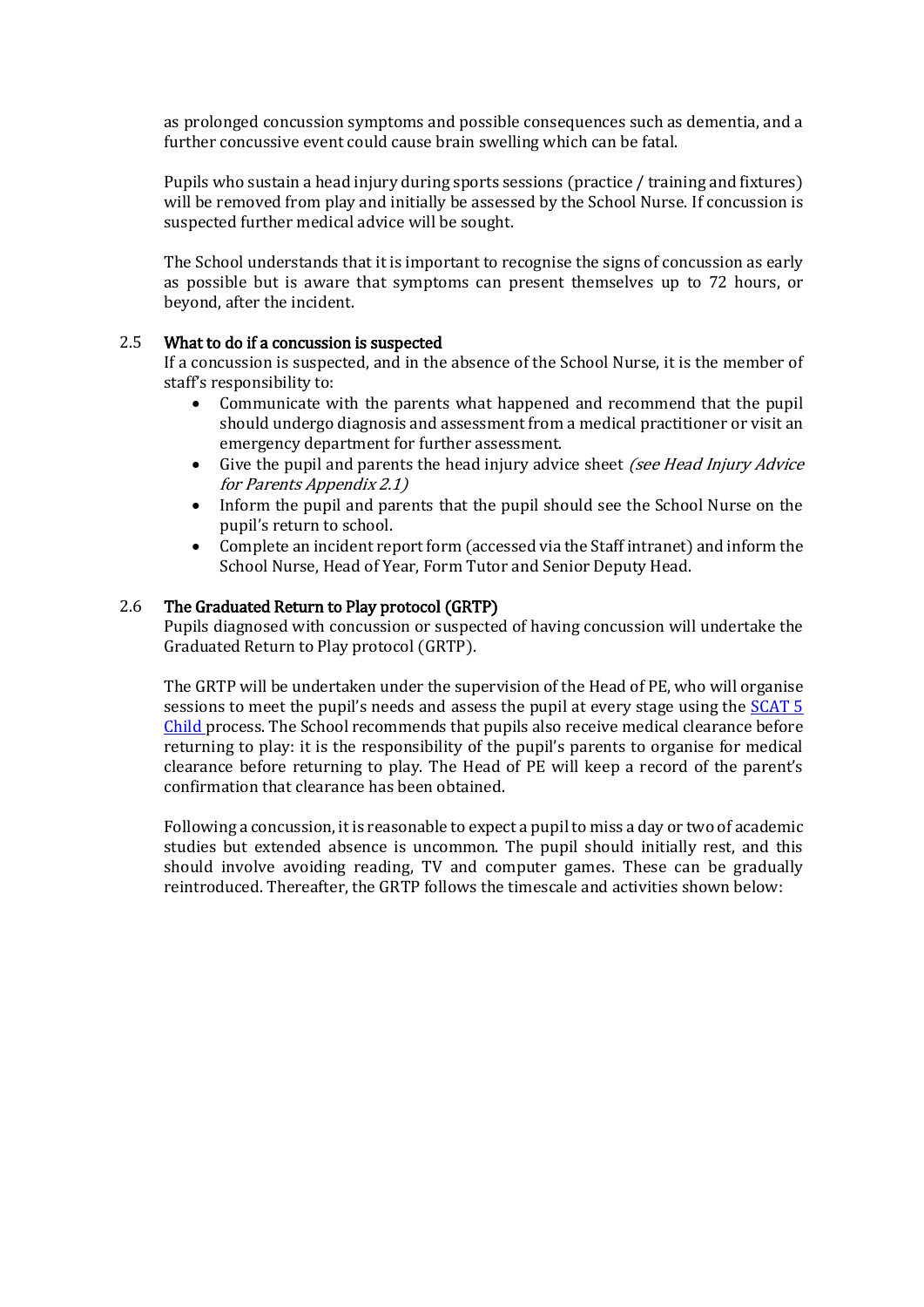

| <b>Rehabilitation</b><br>stage    | <b>Functional exercise at each</b><br>stage of rehabilitation                                                                                    | Objective of each<br>stage                                              |
|-----------------------------------|--------------------------------------------------------------------------------------------------------------------------------------------------|-------------------------------------------------------------------------|
| 1. No activity                    | Symptom limited physical and<br>cognitive rest                                                                                                   | Recovery                                                                |
| 2. Light aerobic<br>exercise      | Walking, swimming or<br>stationary cycling keeping<br>intensity <70% maximum<br>permitted heart rate<br>No resistance training                   | <b>Increase HR</b>                                                      |
| 3. Sport-specific<br>exercise     | Skating drills in ice hockey,<br>running drills in soccer. No<br>head impact activities                                                          | Add movement                                                            |
| 4. Non-contact<br>training drills | Progression to more complex<br>training drills, eg, passing drills<br>in football and ice hockey<br>May start progressive<br>resistance training | Exercise, coordination<br>and cognitive load                            |
| 5. Full-contact<br>practice       | Following medical clearance<br>participate in normal training<br>activities                                                                      | Restore confidence and<br>assess functional skills<br>by coaching staff |
| 6. Return to play                 | Normal game play                                                                                                                                 |                                                                         |

On return to academic studies, the pupil's teachers will be made aware of the pupil's concussion by the School Nurse. Adjustments or support that the School will consider, on an individual basis, during the return to play period are:

- Extra time to complete assignments and tests
- Access to a quiet room to complete assignments and tests
- Avoidance of noisy areas such as the dining hall
- Frequent breaks, as required, during class, homework and tests
- Shorter assignments
- Use of a peer helper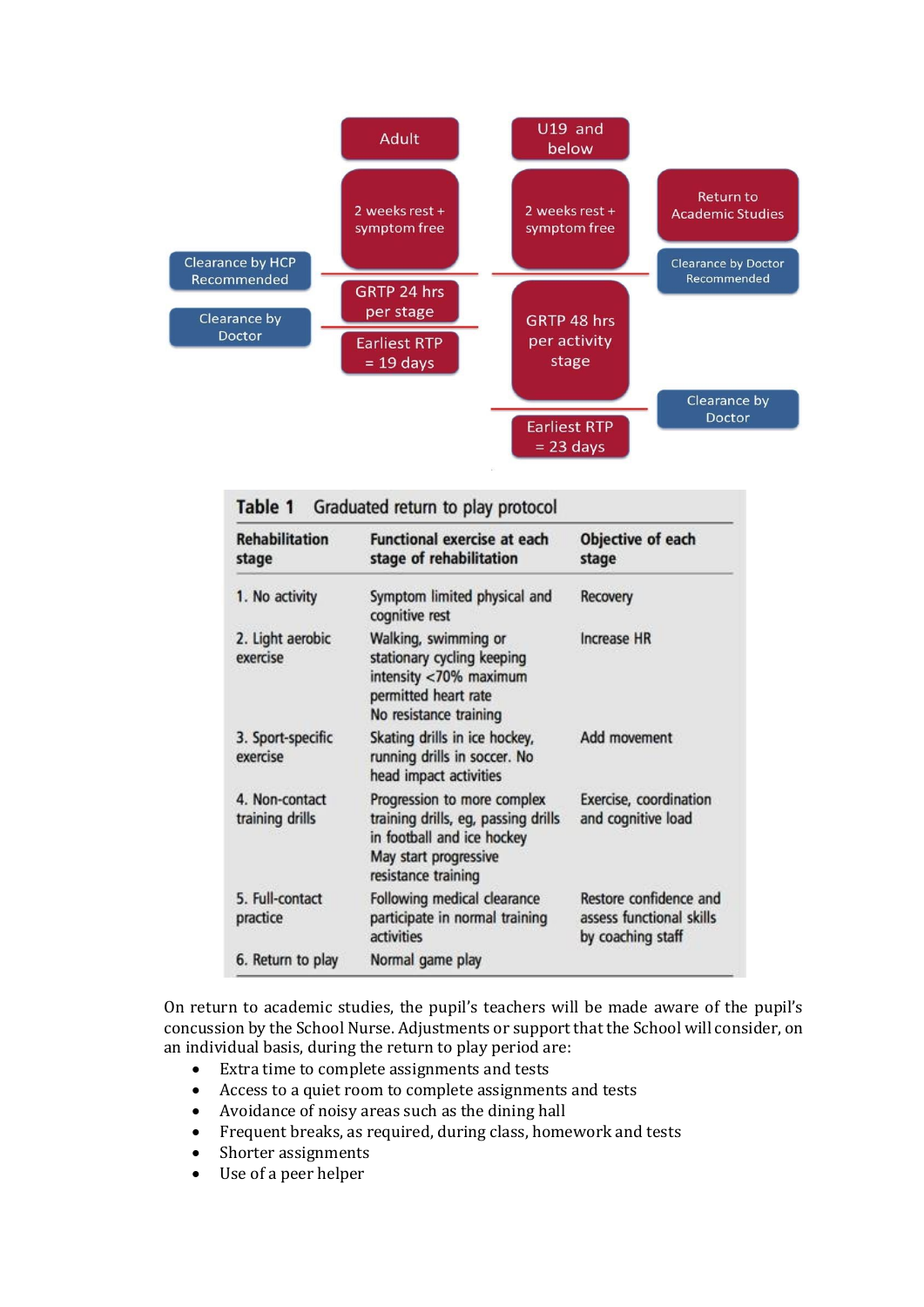Reassurance from teachers that the pupil will be supported through their recovery

2.7 Staff Education All staff involved in coaching sports will be provided with a copy of the *Pocket Concussion* Recognition Tool by the School Nurse and they should carry this at all times. Training needs for concussion will be identified as part of the risk assessment process.  $23$ **STEP 3: SYMPTOMS CONCUSSION RECOGNITION TOOL 5°** + Headache + Blurred vision + More emotional + Difficulty<br>concentration - Headache - Blurred vision - More emotional - Difficulty<br>- "Pressure in head" - Sensitivity to light - More Irritable - Balance problems - Sensitivity - Sadness - Difficulty<br>- Balance problems - Sensitivity - Sadness - Pe To help identify concussion in children, adolescents and adults - Balance problems - Sensitivity - Sadness - Difficulty - Sample - Mausea or - Mausea or - Mausea or - Mausea - Mausea - Mausea - Mausea - Mausea - Mausea - Mausea - Mausea - Mausea - Mausea - Mausea - Mausea - Mausea - Ma Supported by FIFA' QOO **FEI** - Drowsiness ow energy → Neck Pain → Feeling like<br>→ "Don't feel right" → "in a foo" **PECOCNISE & PEMOVE** © Concept (a, e, e, a, B, i Şoots Aled 1017,51,872, dol.10, 1136 b) gorts-2017-097506CRT5<br>Edward a R, et al. B, i Şoots Aled 2017,51,872, dol.10, 1136 b) gorts-2017-097506CRT5 Dizziness -<br>Head Impacts can be associated with serious and potentially fatal brain Injuries. The Concussion Recognition Tool<br>5 (CRTS) is to be used for the identification of suspected concussion. It is not designed to diagnose conc STEP 4: MEMORY ASSESSMENT STEP 1: RED FLAGS - CALL AN AMBULANCE (IN ATHLETES OLDER THAN 12 YEARS) Failure to answer any of What venue are  $\begin{array}{l} \text{``What team did you play the equation (modified line) and the two number of them, respectively, and the two number of them, respectively, and the two number of them, respectively, and the two number of them, respectively, and the two number of them, respectively, and the two number of them, respectively, and the two number of them, respectively, and the two number of them, respectively, and the two number of them, respectively, and the two number of them, respectively, and the two number of them, respectively, and the two number of them, respectively, and the two number of them, respectively, and the two number of them, respectively, and the two number of them, respectively, and the two number of them, respectively, and the two number of them, respectively, and the two number of$ If there is concern after an injury including whether ANY of the following signs are<br>observed or complaints are reported then the player should be safely and immediately<br>removed from play/game/activity. If no licensed heal observed or complaints are reported the<br>removed from play/game/activity, if no<br>call an ambulance for urgent medical as Neck pain or tenderness . Severe or increasing . Deteriorating Neck pain or tenderness - Severe or increasing - Detectionalismy<br>Double vision - Readache - conscious state<br>Weakness or tingling/ - Seizure or convulsion - Vomiting<br>burning in arms or legs - Loss of consciousness - Increas Athletes with suspected concussion should: - Not be left alone initially (at least for the first 1-2 hours). **Remember:** in all cases, the basic principles - Do not attempt to move the player<br>of flust ald (slanger, response, (other than required for alway)<br>aimag, beaching, circulation) = support) = states tained to so do,<br>should · Not drink alcohol. . Not use recreational/ or ecription drugs Do not remove a helmet or<br>any other equipment unless<br>trained to do so safely. - Not be sent home by themselves. They need to be with a responsible adult. Assessment for a spinal - Not drive a motor vehicle until cleared to do so by a healthcare professional. The CRTS may be freely copied in its current form for distribution to individuals, teams, group<br>and organisations. Any revision and any reproduction in a digital form requires approval the<br>concursion in Sport Group. It sho If there are no Red Flags, identification of possible concussion should proceed to the following steps: **STEP 2: OBSERVABLE SIGNS** Visual clues that suggest possible concussion include: - Lying motionless on - Disorientation or - Balance, gait difficulties,<br>the playing surface - confusion, or an inability - motor incoordination,<br>- Slow to get up after - to cespord appropriately stumbling, slow<br>- Slow to g ANY ATHLETE WITH A SUSPECTED CONCUSSION SHOULD BE<br>IMMEDIATELY REMOVED FROM PRACTICE OR PLAY AND SHOULD<br>NOT RETURN TO ACTIVITY UNTIL ASSESSED MEDICALLY, EVEN<br>IF THE SYMPTOMS RESOLVE  $\begin{tabular}{lcccc} &\multicolumn{3}{l}{\textbf{To}~\textbf{to}~\textbf{to}}~&~\textbf{to}~\textbf{to}~\textbf{to}~\textbf{to}}~&~\textbf{to}~\textbf{to}~\textbf{to}~\textbf{to}~\textbf{to}~\textbf{to}~\textbf{to}~\textbf{to}~\textbf{to}~\textbf{to}~\textbf{to}~\textbf{to}~\textbf{to}~\textbf{to}~\textbf{to}~\textbf{to}~\textbf{to}~\textbf{to}~\textbf{to}~\textbf{to}~\textbf{to}~\text$ Concussion in Sport Group 2017 Concussion in Sport Group 2017

### The pupil may not to return to sport until they have successfully returned to school and learning without worsening of symptoms.

### 2.8 Monitoring Head Injuries and Concussion

The School Nurse is responsible for monitoring accident reports and informing the Senior Deputy Head of any areas of concern. This is then followed up by the Health and Safety Committee who will risk assess any areas of concern to minimise the risk(s) to pupils and staff of sustaining a head injury.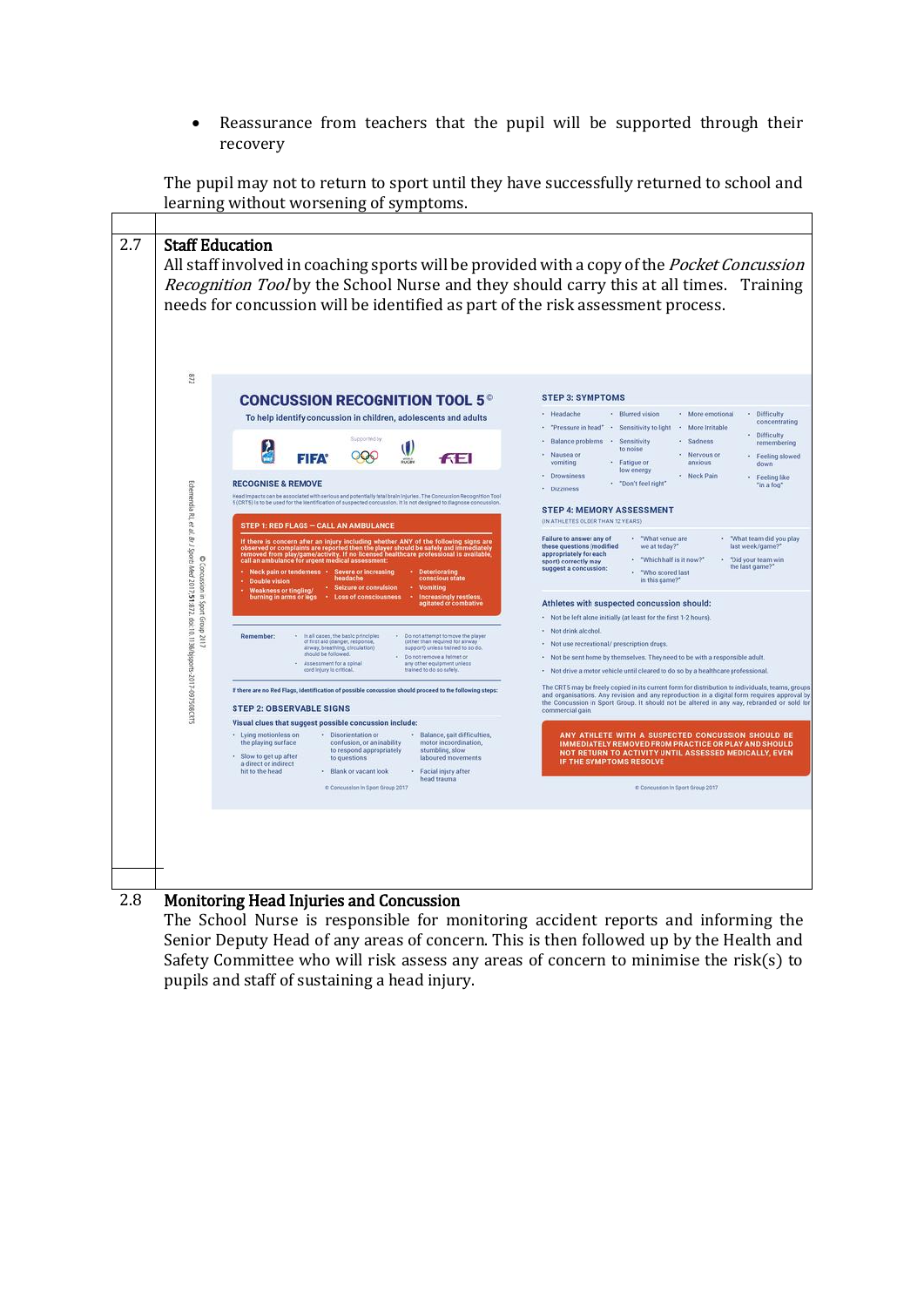### Annex 2.1: Head injury advice for parents